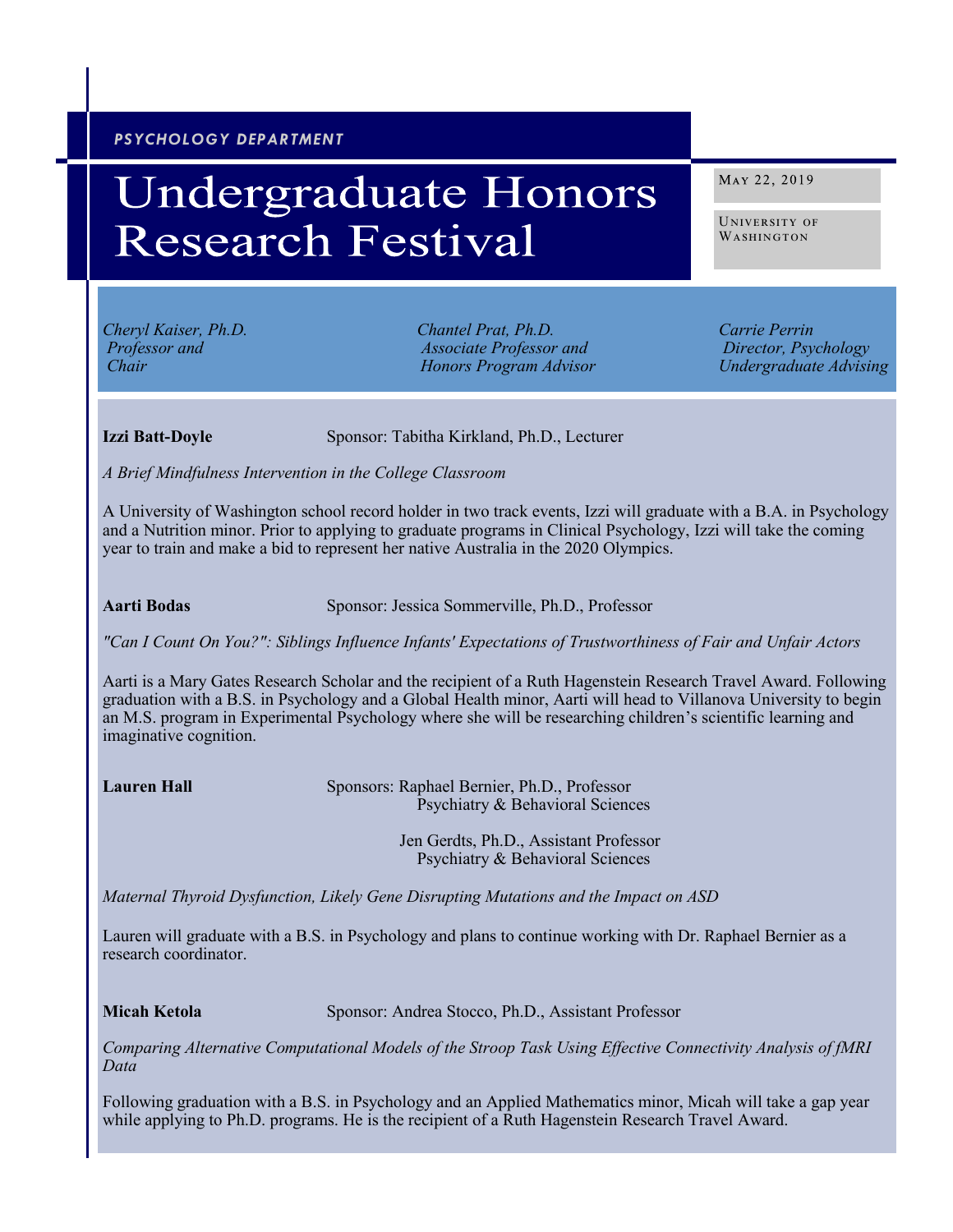**Ling Wai Lam** Sponsor: Peter Kahn, Ph.D., Professor

*Child-Nature Interaction in a Hong Kong Nature Preschool Program: An Interaction Pattern Approach* 

Ling Wai is a Mary Gates Research Scholar who is set to graduate with a B.A. in Psychology and an Education, Learning and Societies minor. Following graduation, she plans to work and to continue volunteering in a research lab while she prepares to apply to graduate programs.

### **Xuanxuan (Kari) Li** Sponsor: Chantel Prat, Ph.D., Associate Professor

*How does the resting-state EEG predict learning rates in different languages?*

Having just returned from an exchange program at the University of British Columbia, Xuanxuan will graduate Magna Cum Laude with a B.S. in Psychology and an Education, Learning and Family Studies minor. In the coming year, she will enter the Cognitive Science in Education program at Columbia University's Teachers College.

**Jiafei Li** Sponsor: Chantel Prat, Ph.D., Associate Professor

*Relating Individual Differences in Foreign Music Comprehension to Neurocognitive Aspects of Second Language Aptitude*

Jiafei will graduate with a B.S. in Psychology and an Informatics minor. Next year, she will begin studies in the M.S. in Biostatistics program at Columbia University.

Vanessa Lim Sponsor: Kate McLaughlin, Ph.D., Associate Professor

*Elements of Compromised Autobiographical Memory and PTSD*

Vanessa is set to graduate with a B.S. in Psychology and a Disability Studies minor. She will continue her work with the non-profit organization Real Escape from the Sex Trade, serving victims of sex trafficking in the Seattle area. Vanessa hopes to attend a graduate program focusing on trauma counseling beginning in the fall of 2020.

**Akira Sakoda** Sponsor: Andrea Stocco, Ph.D., Assistant Professor

*Decision Making and tDCS*

Following graduation with a B.A. in Psychology and an English minor, Akira will pursue an M.A. in Clinical Mental Health and Counseling at Antioch University.

**Isabelle Tully** Sponsor: Lori Zoellner, Ph.D., Professor

*Understanding risk taking: The role of anhedonia as a transdiagnostic predictor*

Isabelle is a Mary Gates Research Scholar and the recipient of the Paradise Scholarship for Academic Achievement, as well as a Ruth Hagenstein Research Travel Award. She was the Psychology Department's nominee for the Dean's Medal in the Natural Sciences Division of the College of Arts and Sciences. In 2016-17, Isabelle was named the Sophomore President's Medalist. In the coming year, Isabelle will work as a study coordinator in a clinical psychology lab at the V.A. Puget Sound Health Care System.